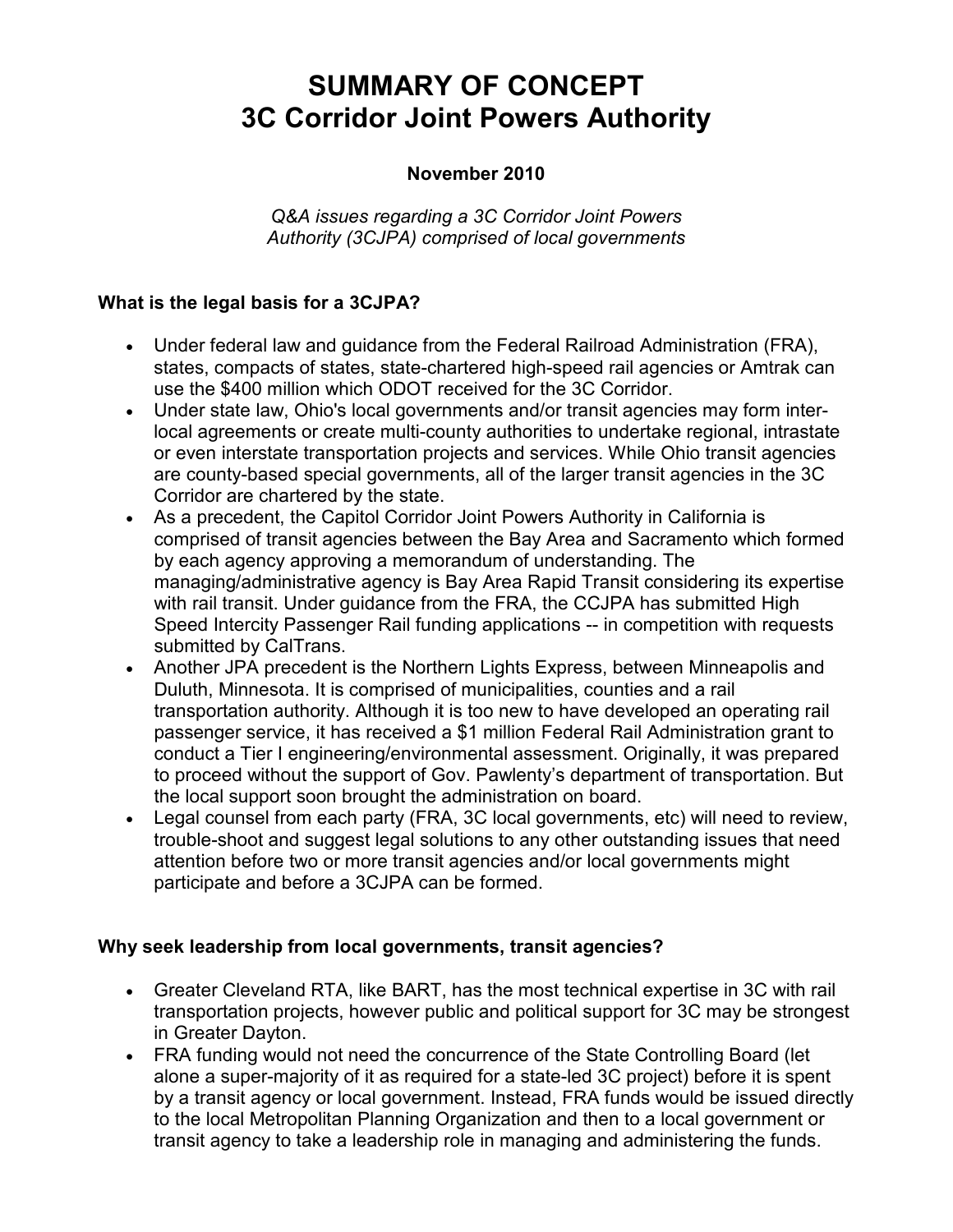- Local governments and especially transit agencies have experience in administering federally funded transportation projects.
- The largest, most advanced 3C station-area development project is at the proposed 3C station site in Riverside, located in Greater Dayton RTA's service area.

## **How might a 3CJPA be financially sustained?**

- An RTA-led JPA would award the operating franchise to a private consortium. This consortium could be comprised of any combination of the following: the existing 3C consulting team members, a railcar manufacturer, a nationally prominent real estate developer, Amtrak, the host railroads and possibly others.
- The consortium would tap many of the same funding resources ODOT offered to sustain 3C operations, such as advertising, station leases, on-board services (Wi-Fi, food/beverage, etc), sponsorships and more.
- The Riverside station-area development may be sufficiently large to sustain, by itself, the operating costs of the initial 3C "Quick Start" service through value-capture activities. The station-area development is across the street from Ohio's largest single-site employer, the growing Wright-Patterson Air Force Base, and the world's largest aviation museum, the National Museum of the U.S. Air Force.
- However, additional station-area developments, as they advance, throughout the corridor will allow for the expansion and improvement of the 3C passenger rail service, including more frequent trains, higher speeds and expanded stations.

### **What will the roles be of other 3CJPA transit agencies?**

- Since the other 3C transit agencies do not yet have in their service areas a stationarea development as large or advanced as the one in Riverside to provide operating resources to 3C, their potential involvement may be limited during the early stages. This is no different than the secondary roles of all but one (BART) of the transit agencies involved in the Capitol Corridor JPA.
- Initially, the roles of other transit agencies may be limited to coordinating certain transit routes/services, providing through-ticketing fare packages, plus mobile/onboard service data sharing for train/station crews and passengers.
- Expansion and improvement of 3C train frequencies/speeds could be enabled by the franchise initiating additional station-area developments, including in the downtowns of Dayton, Cincinnati, Cleveland and Columbus. These could provide ongoing operating funds as well as local contributions to leveraging federal planning and capital grants and loans. Expanding the roles of all transit agencies will be pursued as additional station-area developments move forward.

## **What are the next steps?**

• Much needs to be done in a short period of time, but this can be simplified by initiating a dialogue with the FRA to allow two or more local governments and/or transit agencies to take over from ODOT as administrator of the FRA \$14.9 million grant to conduct and complete 3C preliminary engineering, assuming the 3C contracts with the FRA and Parsons Brinckerhoff are canceled by ODOT.